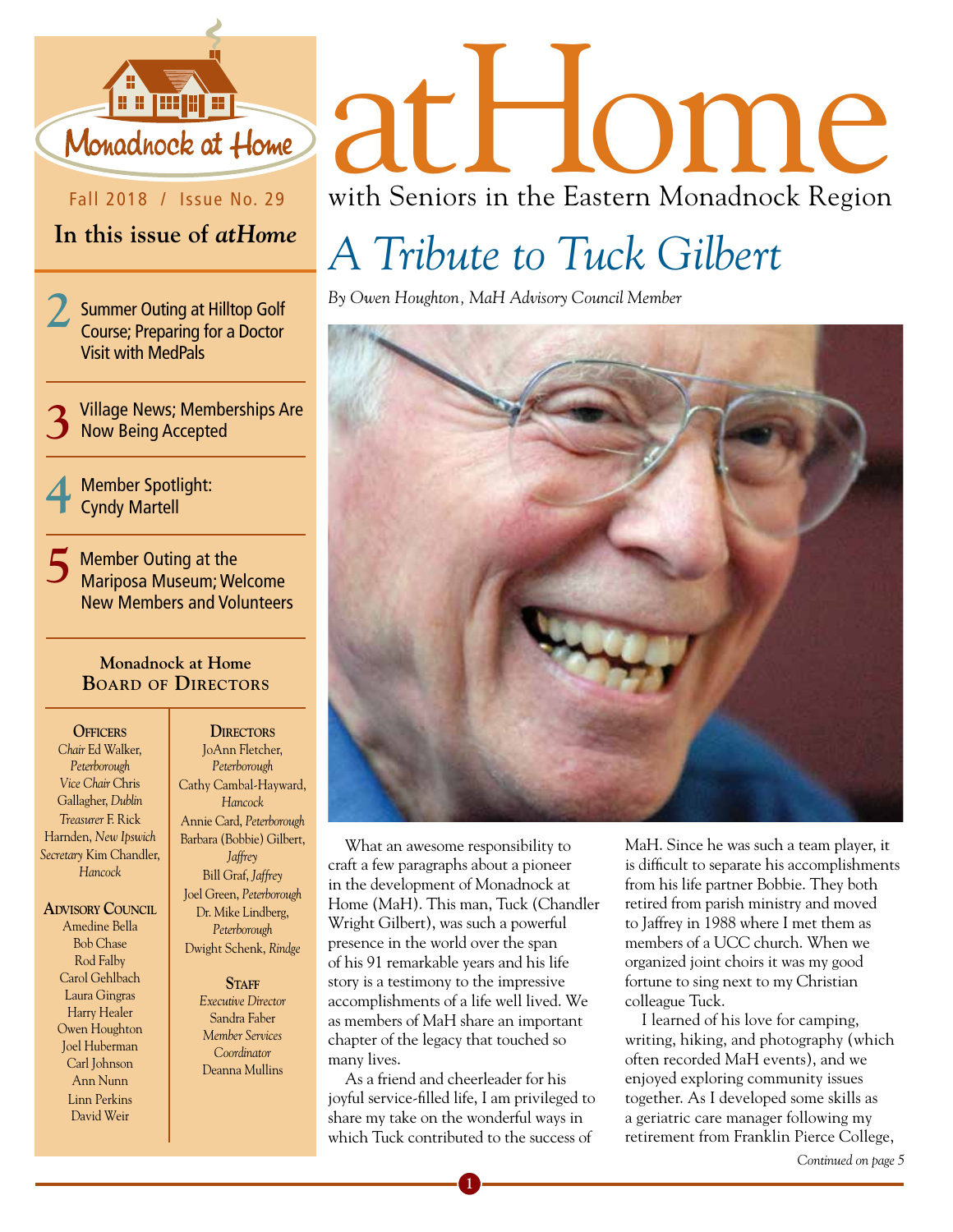# Summer Outing at Hilltop Golf Course



**What a great time we had at the Summer Social!** Annie Card, MaH Board Member and Owner of **What a great time we had at the Summer Social!** Annie Card, MaH Board Member and Owner of Hilltop Golf Course, hosted our outing. We had a wonderful lunch and conversation on the porch overlooking the green. After lunch, with a little coaxing from Annie and a few brave members leading the way, we headed out onto the putting green for some games. There was a lot of cheering and laughter as members took turns putting. One member surprised herself with a hole-in-one! It was wonderful to see so many long-time as well as new members join in the fun! It was wonderful to see so many long-time as well as new members join in the fun!

# Preparing for a Doctor Visit with MedPals Preparing for a Doctor Visit with MedPals

*By Chris Gallagher, MaH Vice Chair By Chris Gallagher, MaH Vice Chair*

With the increasing With the increasing complexity of medical complexity of medical care, it can be difficult to care, it can be difficult to remember the vast amount remember the vast amount of information from a of information from a medical appointment. How medical appointment. How often have you returned often have you returned home and realized that you home and realized that you forgot to ask an important forgot to ask an important question or were not clear on question or were not clear on follow-up plans? If this has follow-up plans? If this has happened to you, MedPals, happened to you, MedPals, a service of Monadnock at a service of Monadnock at Home, can help. Home, can help.

MedPals are trained MedPals are trained Monadnock at Home volunteers who Monadnock at Home volunteers who will support members regarding their will support members regarding their medical appointments and follow up medical appointments and follow up care. Here's how it works. The MedPal care. Here's how it works. The MedPal volunteer meets with the member prior volunteer meets with the member prior to the medical appointment and helps to the medical appointment and helps organize a list of symptoms, questions, organize a list of symptoms, questions, and goals for the visit. They will then and goals for the visit. They will then provide a ride, if needed, and attend the provide a ride, if needed, and attend the appointment as a second pair of ears appointment as a second pair of ears



and eyes as well as note taker. Finally, and eyes as well as note taker. Finally, the MaH volunteer will clarify that the MaH volunteer will clarify that the member understands all follow up the member understands all follow up instructions, medication changes, or instructions, medication changes, or future tests or procedures. future tests or procedures.

*"Monadnock at Home has already "Monadnock at Home has already made my life feel so much less isolated made my life feel so much less isolated and secure at home. Help with and secure at home. Help with managing medical issues with my managing medical issues with my MedPal has been a godsend!"* says *MedPal has been a godsend!"* says

member Mimi Atwood. member Mimi Atwood. *"MedPals has "MedPals has been wonderful for been wonderful for me. Not only did me. Not only did they provide rides to they provide rides to appointments but sat appointments but sat in and helped take the in and helped take the worry out of complicated worry out of complicated medical issues. It was medical issues. It was the best possible help I the best possible help I could get,"* says member *could get,"* says member Francelia Clark. Francelia Clark.

It is important to It is important to note that the MedPals note that the MedPals do not replace the do not replace the

role of family or friends, nor become role of family or friends, nor become a power of attorney, administer a power of attorney, administer medication, provide medical advice, medication, provide medical advice, or interpretation of issues. This should or interpretation of issues. This should be done directly with the provider and be done directly with the provider and appropriate family member or formal appropriate family member or formal support person. support person.

For questions or more information For questions or more information about our MedPal program, please about our MedPal program, please contact Sandra or Deanna at the office. contact Sandra or Deanna at the office.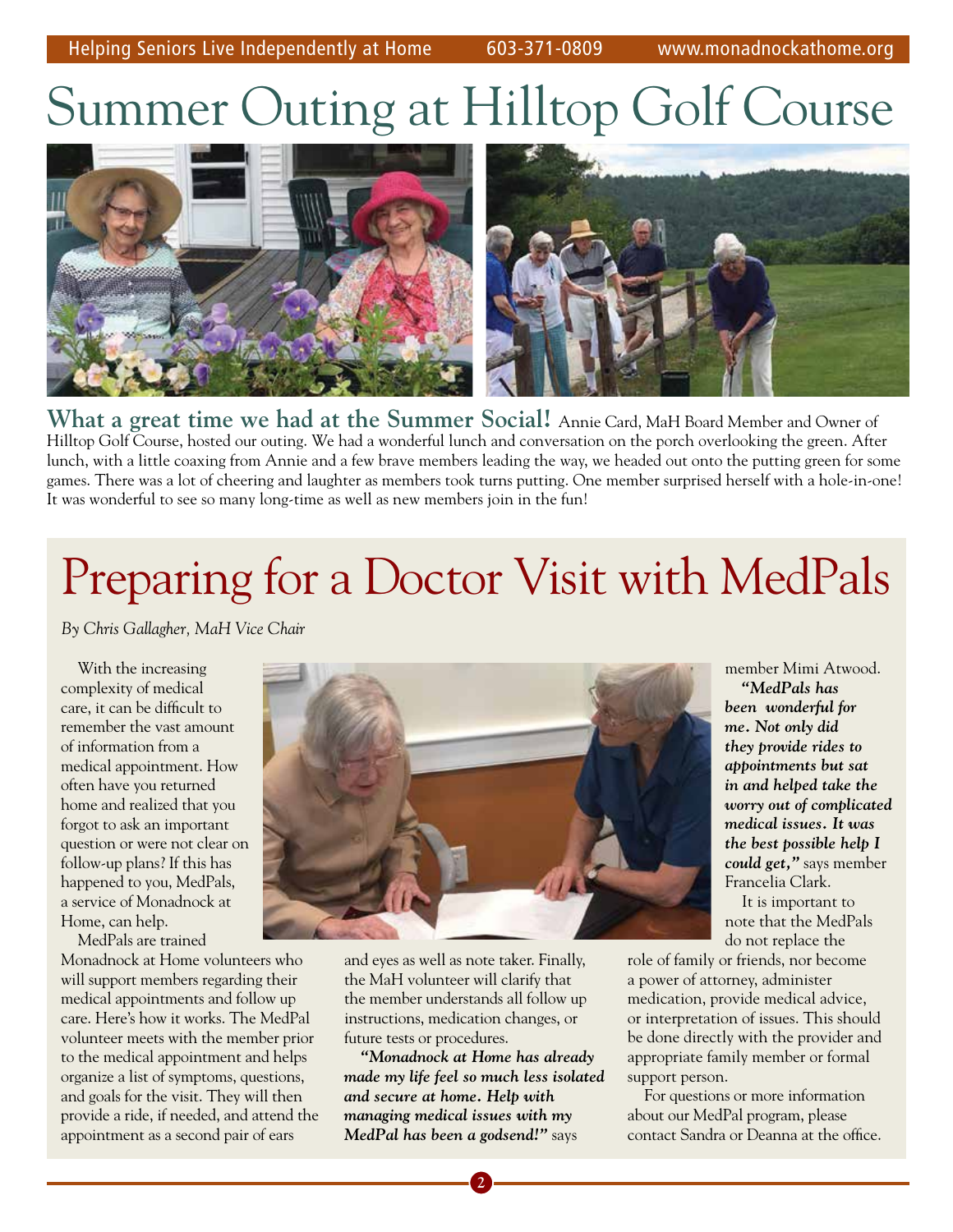

### *Village News* Button Golf Course along. We would love to see some new faces!

*By Sandra Faber, Executive Director* 

We certainly had our share of wild weather this summer! Let's hope the fall brings calm, cool air and beautiful blue skies.

I'm excited to announce that this past summer we received the news that MaH was chosen to be the beneficiary of the proceeds of the Uplift Festival – an event consisting of 10 hours of talented bands, food, and fun in Greenfield, NH. This not only helps with our fundraising efforts, but brings us even more community awareness. More and more groups and businesses are making it a priority to support the work of our local nonprofits. As a result, we are grateful to the many volunteers who baked for us and helped out that weekend. The festival brought an eclectic group of fun seekers who didn't even care if the skies opened up that

day! Although it rained every day leading up to the festival, the weather turned out

to be fairly good and we are now awaiting word on the proceeds!

This fall, we have some wonderful programs planned. Check out the enclosed program flyer for information on the Golf Cart outing, The Dreams



*Sandra and Owen at Uplift*

program, and Cooking for 1 or 2 with Chef Joan! If you know of someone who may enjoy a program, reach out and invite them

**2 3 4**

Remember, that we are happy to arrange a ride to any of our programs. Watch for further details on our holiday lunch/annual meeting. Due to the change we made to our fiscal year, we will now be combining the two celebrations!

Also this fall, MaH will be working with entrepreneur students from the University

> of New Hampshire. Each year, ten nonprofits are chosen to have a team of students take on a project. The students will be exploring ways MaH can best serve seniors in the Monadnock Region and will be presenting their

findings. As part of their study, students will want to talk to some members about their experience with MaH. I am looking for 8-10

### *Exceptional* Service. *Exceptional* Experience.



*Seventeen years of serving friends and family in the Monadnock Region*

Cathy Cambal-Hayward 603-371-1902 cch@masiello.com

Better Homes and Gardens Real Estate The Masiello Group 95 Grove Street, Peterborough, NH **|** Off ice: 924-8373

#### *Memberships are now being accepted*

For more information call 603-371-0809 or visit our website monadnockathome.org





*Our MissiOn The Mission of Monadnock at Home is to provide seniors of the Monadnock Region with the support and practical means to live and thrive in their homes and communities.*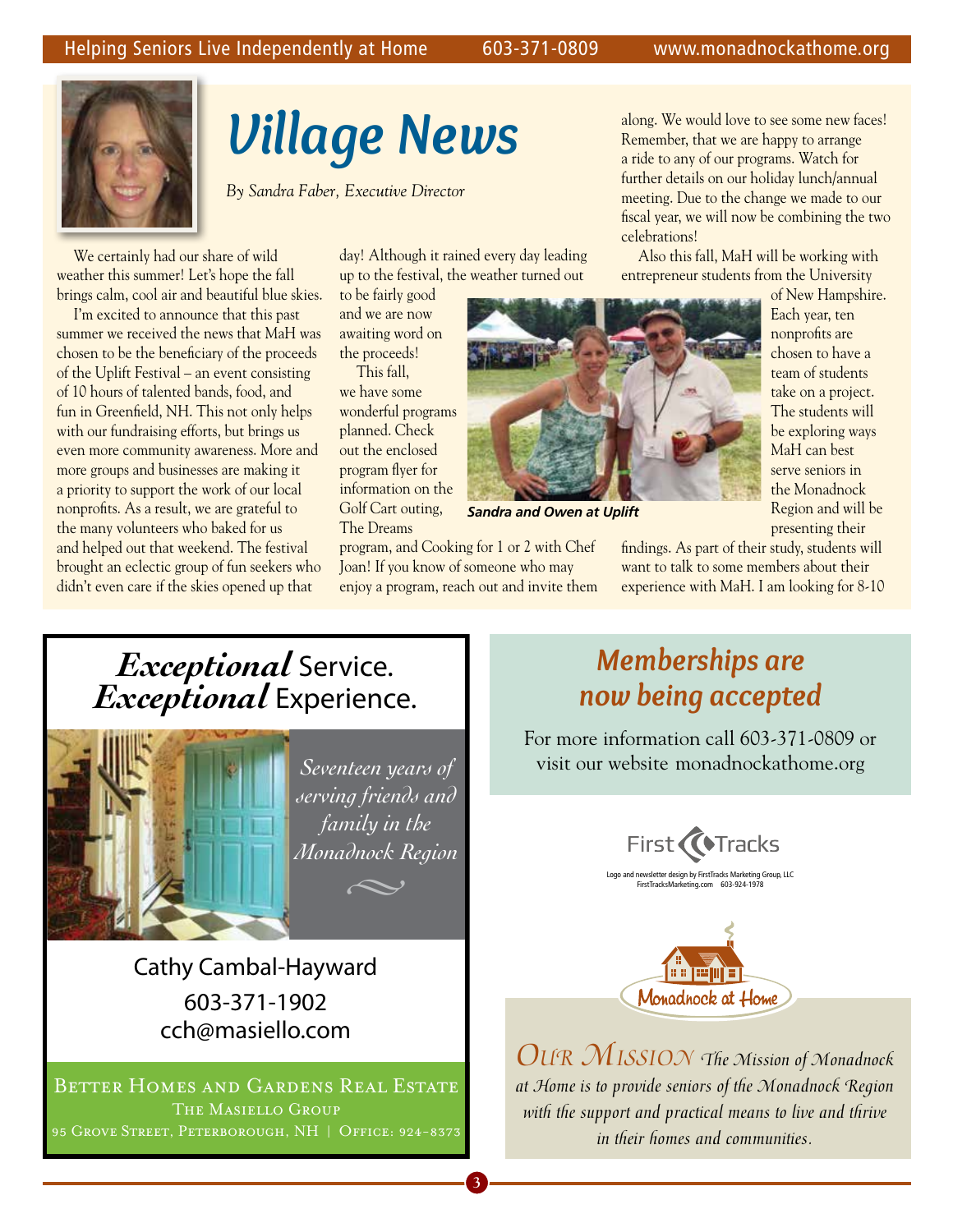members who would be available to talk with the students by phone in October. Please let me know if you are interested.

Finally, and most importantly, I would like to express our sadness in Tuck Gilbert's passing. In May we lost a dear friend. As you know, Tuck along with his wife, Bobbie, were founders of Monadnock at Home. While attending the celebration of life for Tuck, I learned so many fascinating things about Tuck's early years, his interests and his family life. In this issue of "At Home", Owen Houghton pays special tribute to Tuck, giving us a little peek into their friendship. Tuck left a meaningful mark on Monadnock at Home and we will always be grateful. He **is greatly missed.**  $\blacksquare$  **Sandra and Deanna at Uplift** 



# *Member Spotlight: Cyndy Martell*

*By Deanna Mullins, MaH Member Services Coordinator*

Long time Monadnock at Home member Cyndy Martell has a warm, welcoming spirit and the soul of a poet. She is a 3rd generation New Hampshire native with a proud family history of public service and artistry. Cyndy was born and raised in Marlborough, NH, where her father served in the elected position of town clerk for 25 years – filling the shoes of her grandfather who had served for the 25 years prior!

Cyndy has worn many hats including college student in MA, flight attendant for Eastern Airlines, and personnel management at Troy Mills in Troy, NH; but farmer and poet seem to be the two closest to her heart. Cyndy's husband, Garrison, knowing her love for cows (which she inherited from her great, great grandfather) surprised her one year on her birthday with a beautiful, almost white Jersey cow named Lemon Balm (later changed to Lily). The gentleman delivering Lily had his own surprise when Lily birthed a calf, that Cyndy and Garry named Faline. These two cows grew into

12, which eventually grew into 170 head of cattle – each with a beautiful Swiss cowbell that provided a striking melody on their lovely farm in Greenfield, NH. First and foremost though, Cyndy is a poet and writer – something that is in her genes! Cyndy's father, in addition to being town clerk, was also a poet.

Her brother was a poet and her mother had an amazing memory of hundreds of poems! Cyndy and her husband traveled a lot, particularly enjoying backpacking and mountain climbing. They were very active with the Sierra Club and founded a local branch – the Monadnock Sierra Club.

These days Cyndy is very active in writing groups and with Monadnock at Home. She enjoys the connections she has made with the MaH volunteers and feels that is a wonderful aspect of MaH. Cyndy enjoys



volunteering on the Program Committee, writing for the newsletter and getting together with fellow MaH member, Gerry and reading with her every week. Cyndy says, "I have a lot of security knowing that I can call you and Sandra, and if I have a question about a service, I feel you can put me in the right direction and that's a very good feeling!" We are so happy to have Cyndy as part of the MaH family and always enjoy her company at our programs, events, and the monthly coffee group!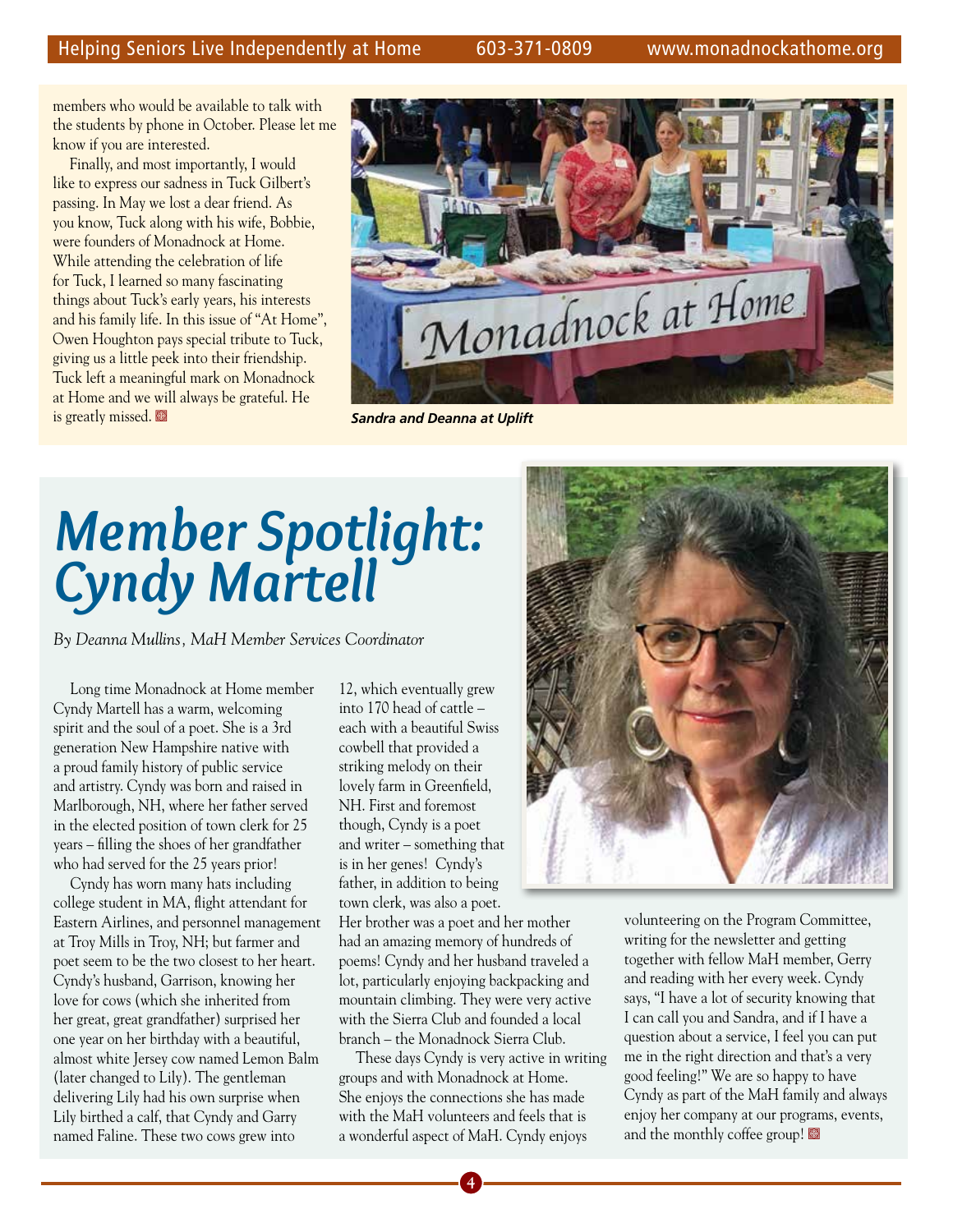#### *Member Outing at the Mariposa Museum*



#### *Tuck, Continued from page 1*

he and others at First Church in Jaffrey invited me to a workshop to consider the advantages of a communal support service to help older folks like us remain at home as long as possible. Sometime thereafter Beacon Hill Village in Boston was featured in a national AARP publication, validating the genius of that earlier local idea.

My wife Norma and I partnered with Tuck and Bobbie, along with other charter members, to form a non-profit called Monadnock at Home. Tuck's bright insights and unfailing energy for the project contributed mightily to its success — now nine years and over a hundred families later. His quiet yet powerful presence contributed greatly to this model of aging wellness as he himself adapted to the inevitable stages of life.

His thoughtful, steadying presence

and intergenerational focus on the "other," reminiscent of Mr. Rogers and his neighborhood, stands out with members as well as volunteers. Tuck's relationship with volunteer Larry Davis, who helped with seasonal chores was special, as was his ability to market MaH services (vendor discounts). And who will ever forget his succinct explanation

of the stages of aging: "Go-Go, Slow-Go, and No-Go!"

We owe much to Tuck Gilbert and value his example which defies the common stereotype of us "older people." His life was rich with lessons of meaningful longevity — he touched others' lives with his gentle and caring spirit, and MaH is a grateful beneficiary.

#### *Welcome New Members and Volunteers!*

#### *New Members: New Volunteers:*

Miriam, Peterborough Pam, Hancock Norma, Jaffrey Deborah, Hancock Betsy, Rindge

Paula, Rindge Andrew, Peterborough

*If you would like to join or volunteer for MaH, please call us at 603-371-0809. We'd love to have you!*